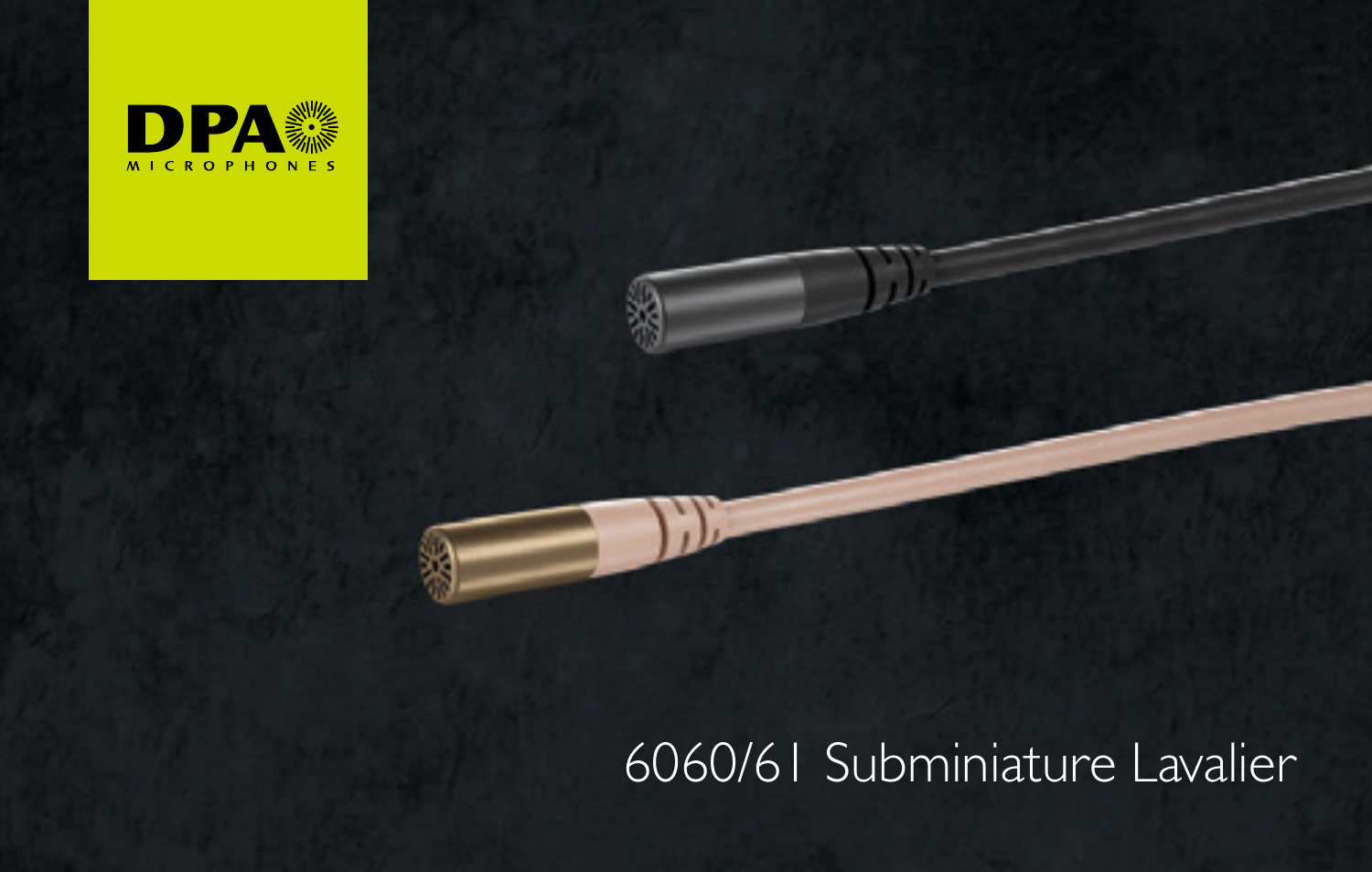# **Introduction**

6060 Subminiature Microphones are just 3 mm (0.12 in) in size but pack the audio power of our larger, award-winning DPA mics. What they lack in size, they more than make up for in clarity, consistency and durability – three qualities that really matter. By shrinking CORE by DPA technology, we ensure you don't have to compromise on sound to focus on aesthetics.

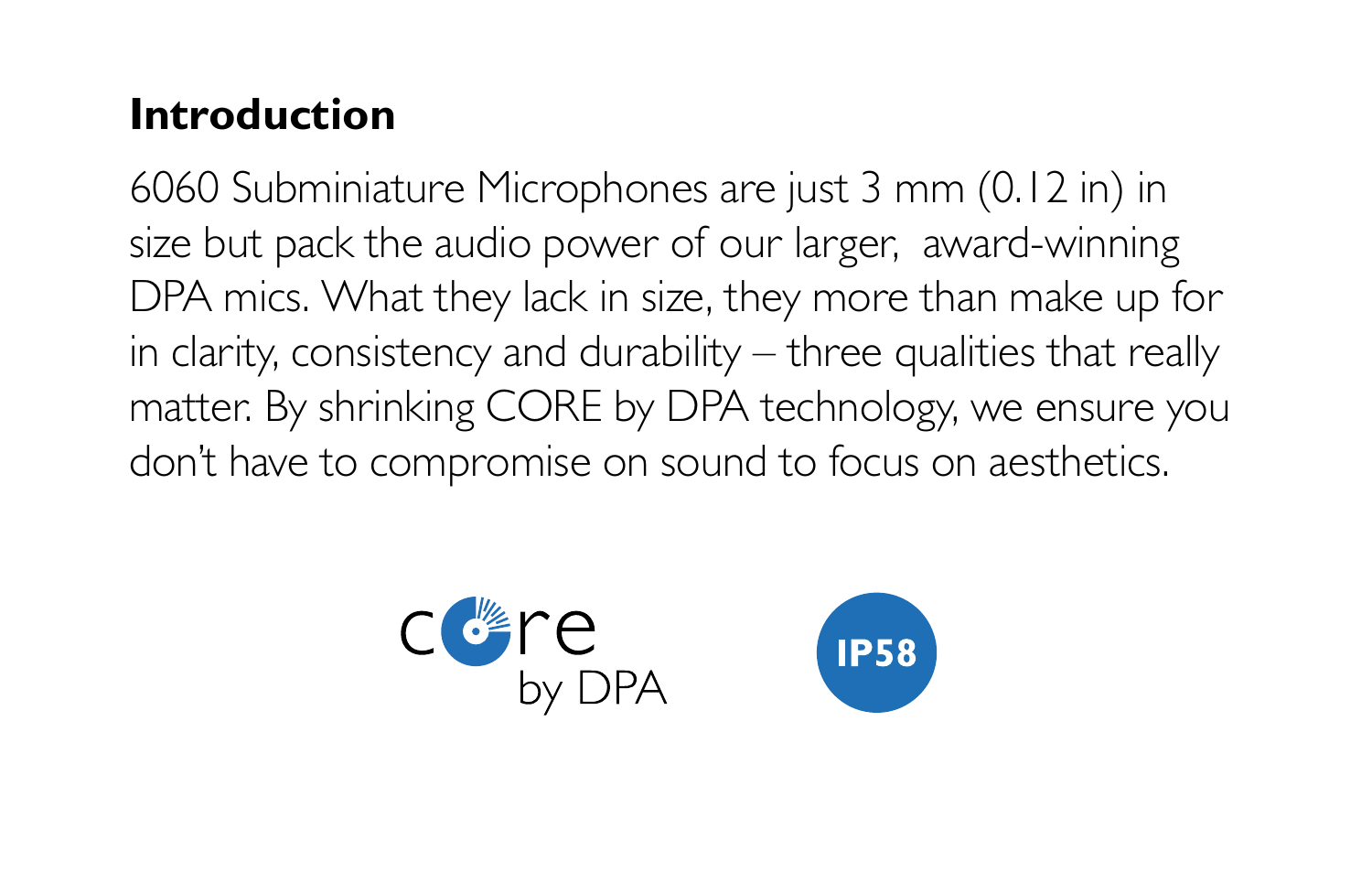# **6060** Normal SPL

Especially suited for capturing speech in all of its nuances, the 6060 is particularly useful as a chest-worn lavalier or for capturing more subtle voices. This mic is well suited for applications where the sound source is more remote or damped and you need to have a good balance of signal versus noise.

# **6061** Loud SPL

One of the best subminiatures for use on very loud sound sources, such as some human voices. The 6061 works well for hidden applications and is most often used to capture the voice when the mic is mounted on the forehead of a theater performer.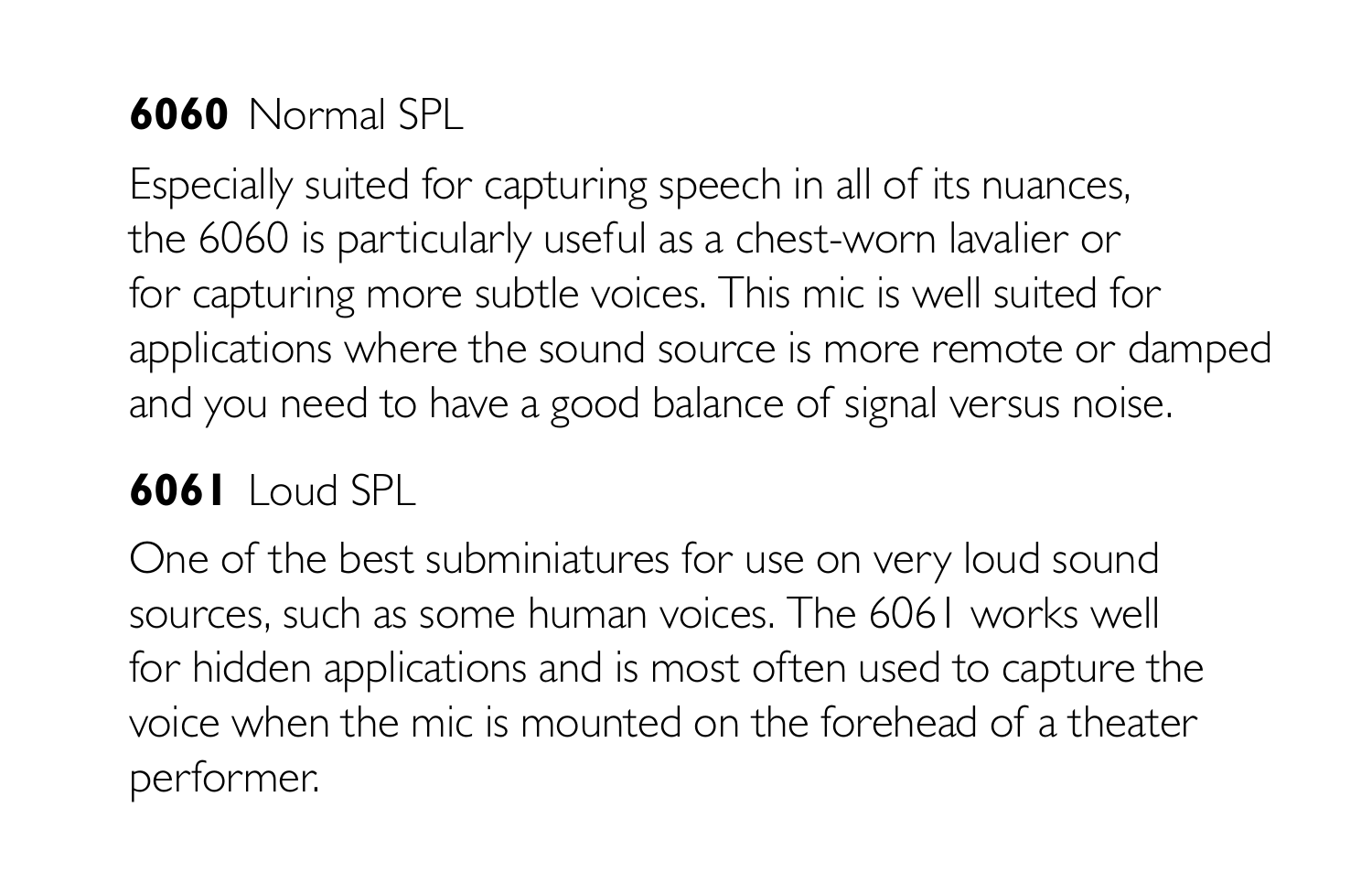# **Placement**

Forehead placement is optimal. When mounted here, very little or no EQ is necessary and the most natural pick up is achieved.

When placed on the chest, we suggest you attenuate at 800 Hz due to the acoustical build-

up at this frequency. Please note that the chin shadows for the higher frequencies, but a boost will help increase the speech intelligibility.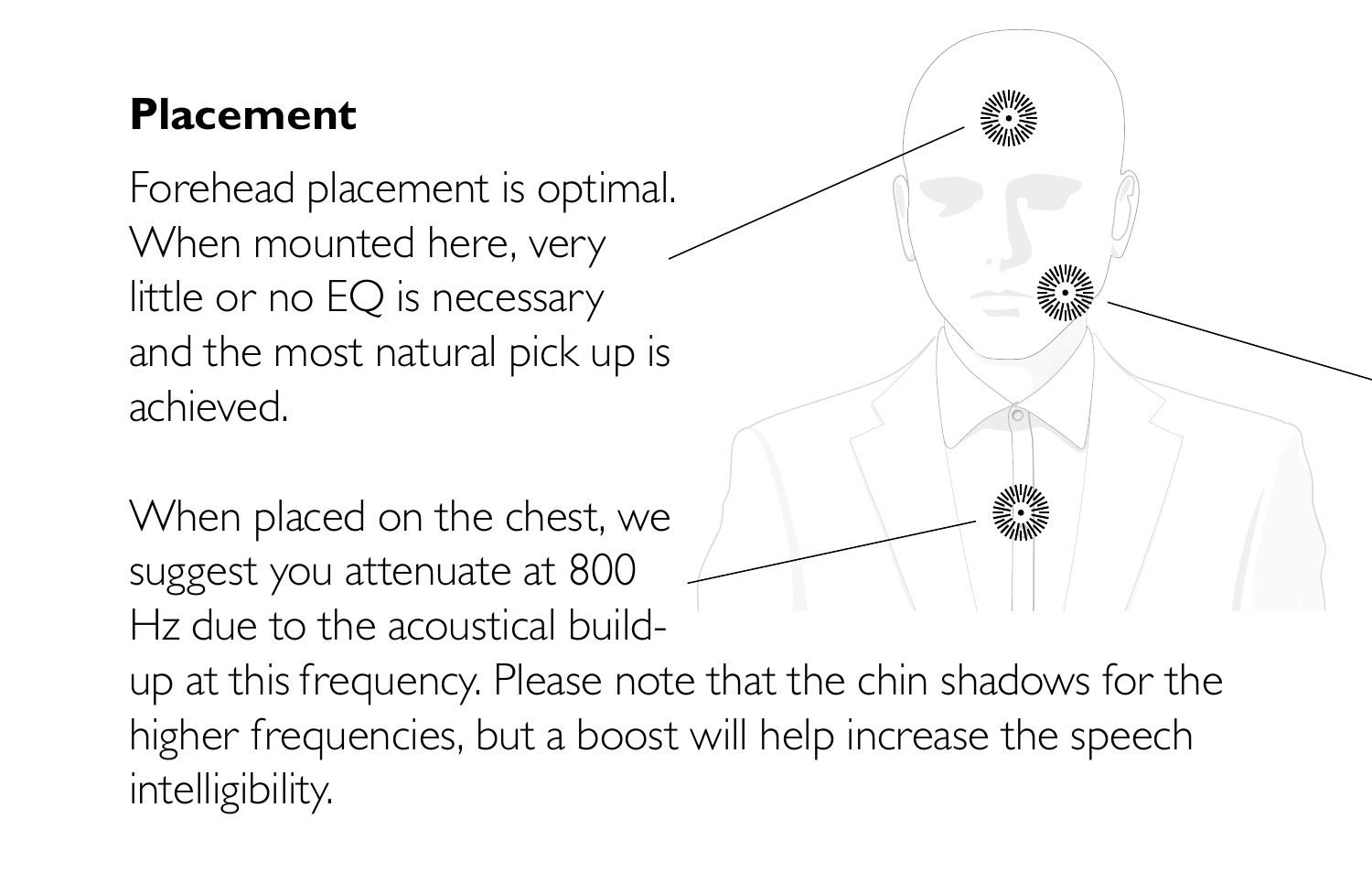When placing a mic close to the sound source (the mouth) you will obtain the highest sound pressure levels (SPL) and thus the best signal to noise ratio. The SPL at "the corner of your smile" is approximately 10 dB higher compared to a chest position. For more info on the proper placement of microphones, please visit our Microphone University. **dpa**microphones.com/speech

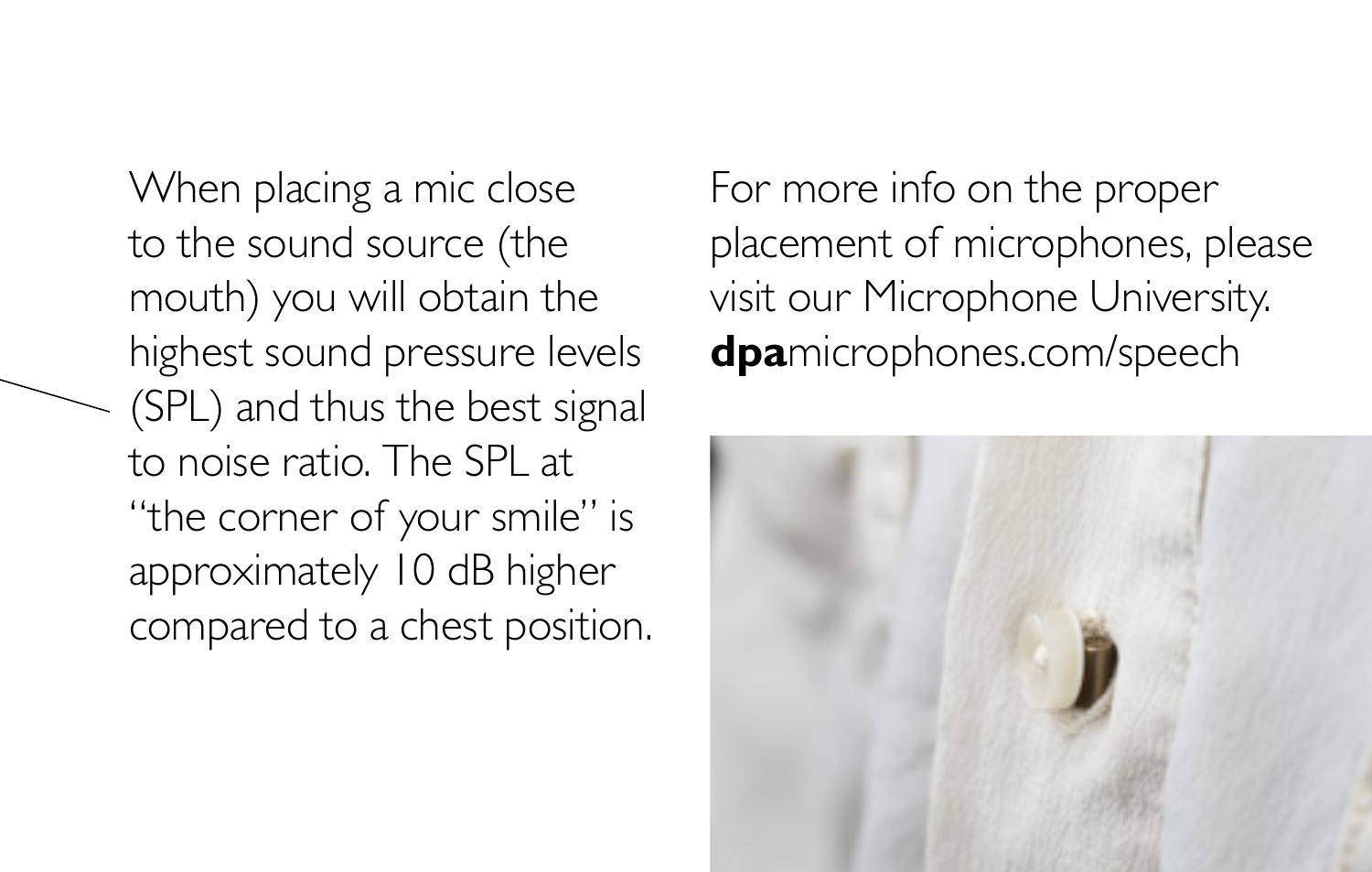# **Optional accessories**

To avoid noise caused by wind, an optional windscreen is available. This will reduce noise by 15-20 dB depending on the wind speed. The windscreen is also helpful when the talent uses the microphone as a lavalier and breathes heavily through the nose.

DUA9531-B

DUA9531-F



# **Wind screens Make-up cover**

DUA9501

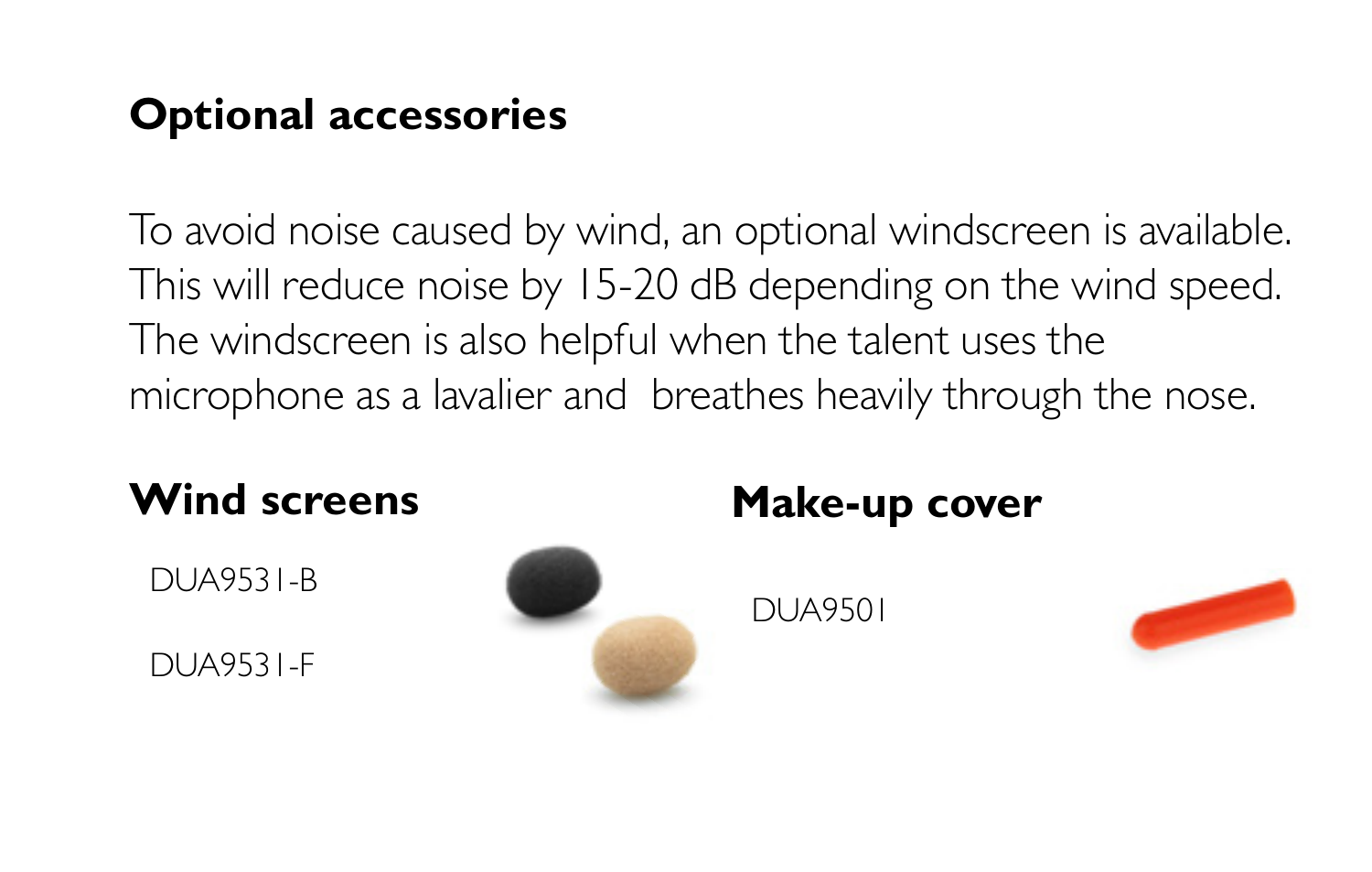# **Extra grids**

DUA9301-B

DUA9301-F



# **8-way Clip for Subminiature**

SCM0030B



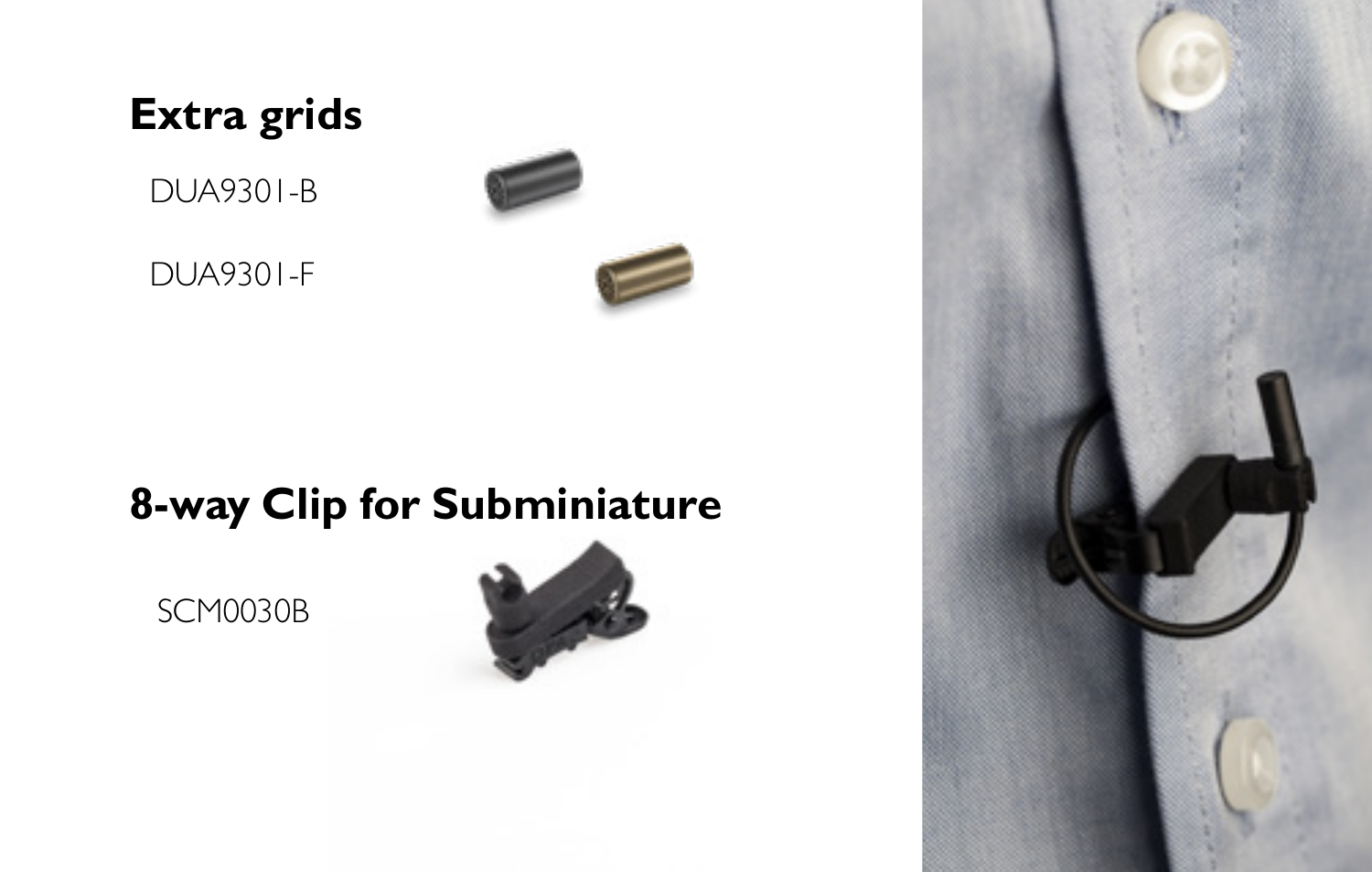# **General maintenance**



The grid protects the tiny 3 mm capsule. The tiny grid holes add to the mics' resilience to water and sweat.

The mic cap can easily be removed for cleaning by pulling it gently. When you reattach it, you will feel and hear a "click" when the cap is secured.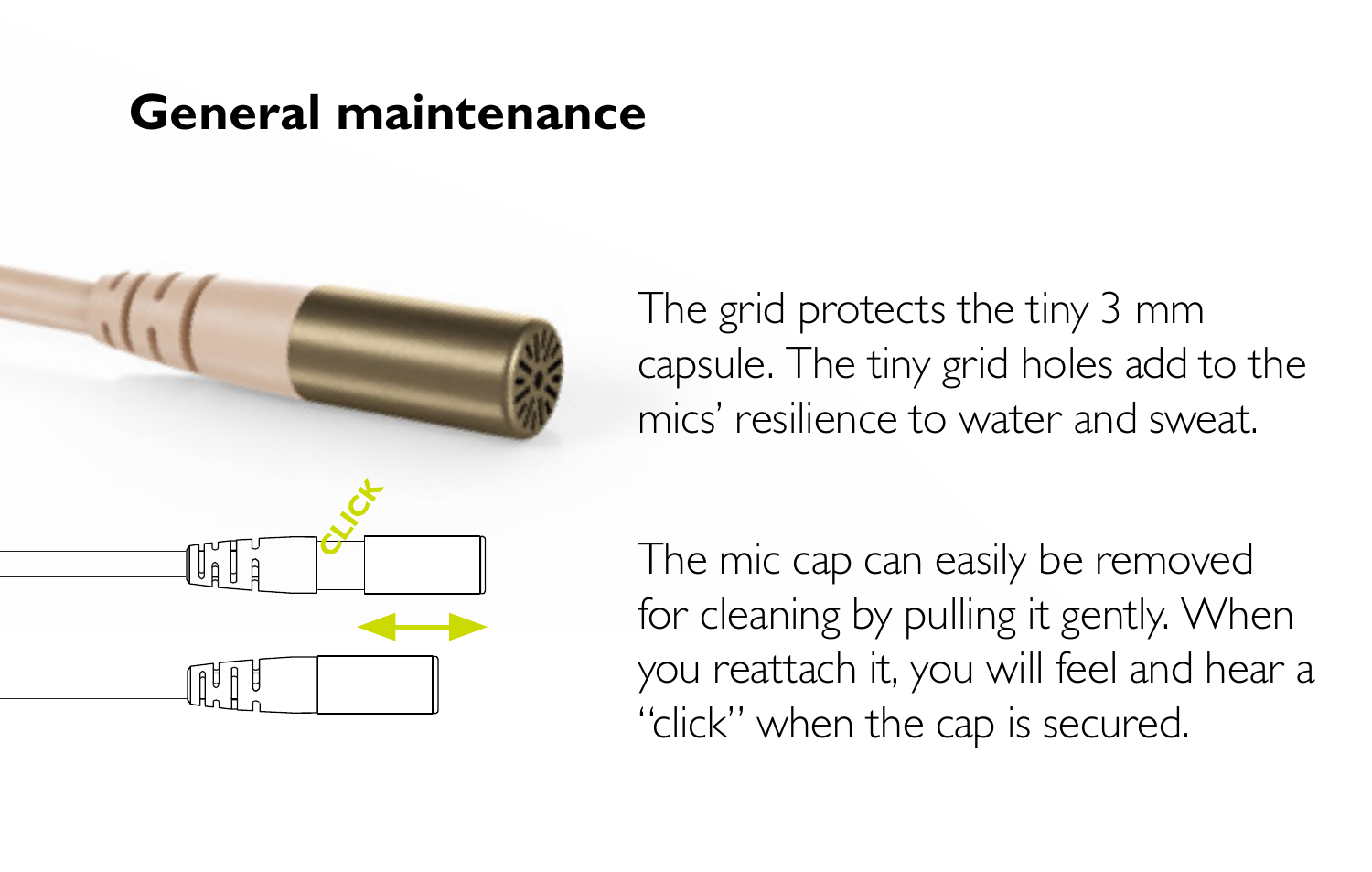Use organic oil (e.g. olive oil) or lukewarm distilled water to remove residue from tape, glue or makeup on the cable. Do not bend the cable or rub it harshly, it may stress the inner cores of the cable and cause them to break over time.

The microphone is resistant to high levels of humidity and water. For optimum performance the microphone capsule should be kept dry. Keep the microphone away from exposure to cleaning fluids and do not use spray or fluids containing chemicals that could remove static electricity on or close to the microphone. This could cause permanent damage.

Rinsing the microphone capsule must be done only with demineralized water. The microphone must be left to air dry afterwards.

Please refer to our instructions and videos explaining the cleaning process. **dpamicrophones.com/wash-miniature**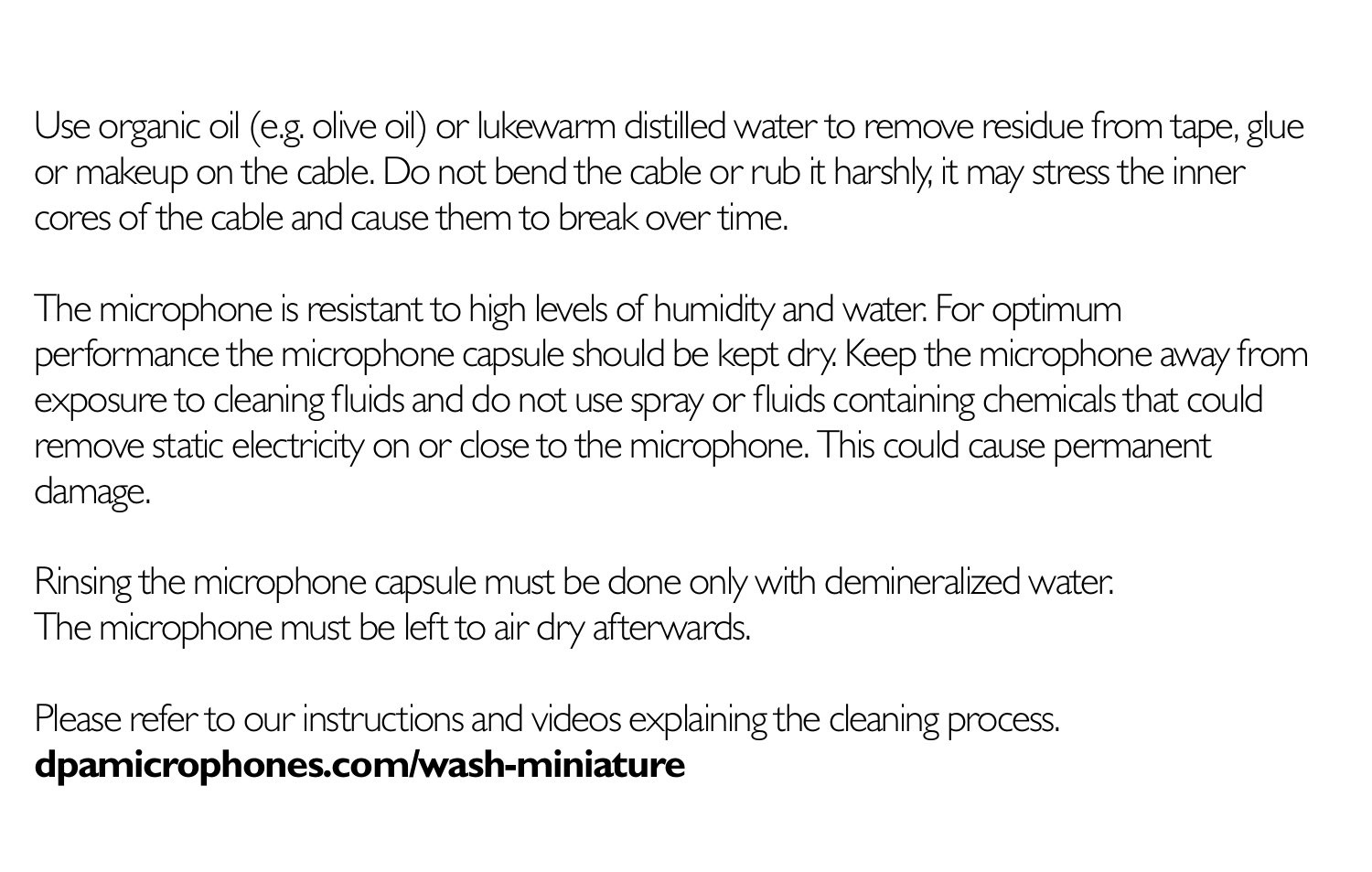# **Specifications**

## **Directional pattern**

Omnidirectional

## **Cartridge type**

Pre-polarized condenser

#### **Frequency range**

20 Hz - 20 kHz

## **Sensitivity, nominal ±3 dB at 1 kHz**

6060: 20 mV/Pa; -34 dB re. 1 V/Pa

6061: 6 mV/Pa; -44 dB re. 1 V/Pa

#### **Equivalent noise level, A-weighted**

6060: Typ. 24 dB(A) re. 20 µPa (max. 26 dB(A)) 6061: Typ. 26 dB(A) re. 20 µPa (max. 28 dB(A))

**Total harmonic distortion (THD)** 6060: < 1% THD up to 126 dB SPL peak 6061: < 1% THD up to 128 dB SPL peak

#### **Max. SPL, peak before clipping**

6060: 134 dB

6061: 144 dB

### **Connector**

MicroDot, TA4E LEMO and MiniJack

### **Color**

Beige, Black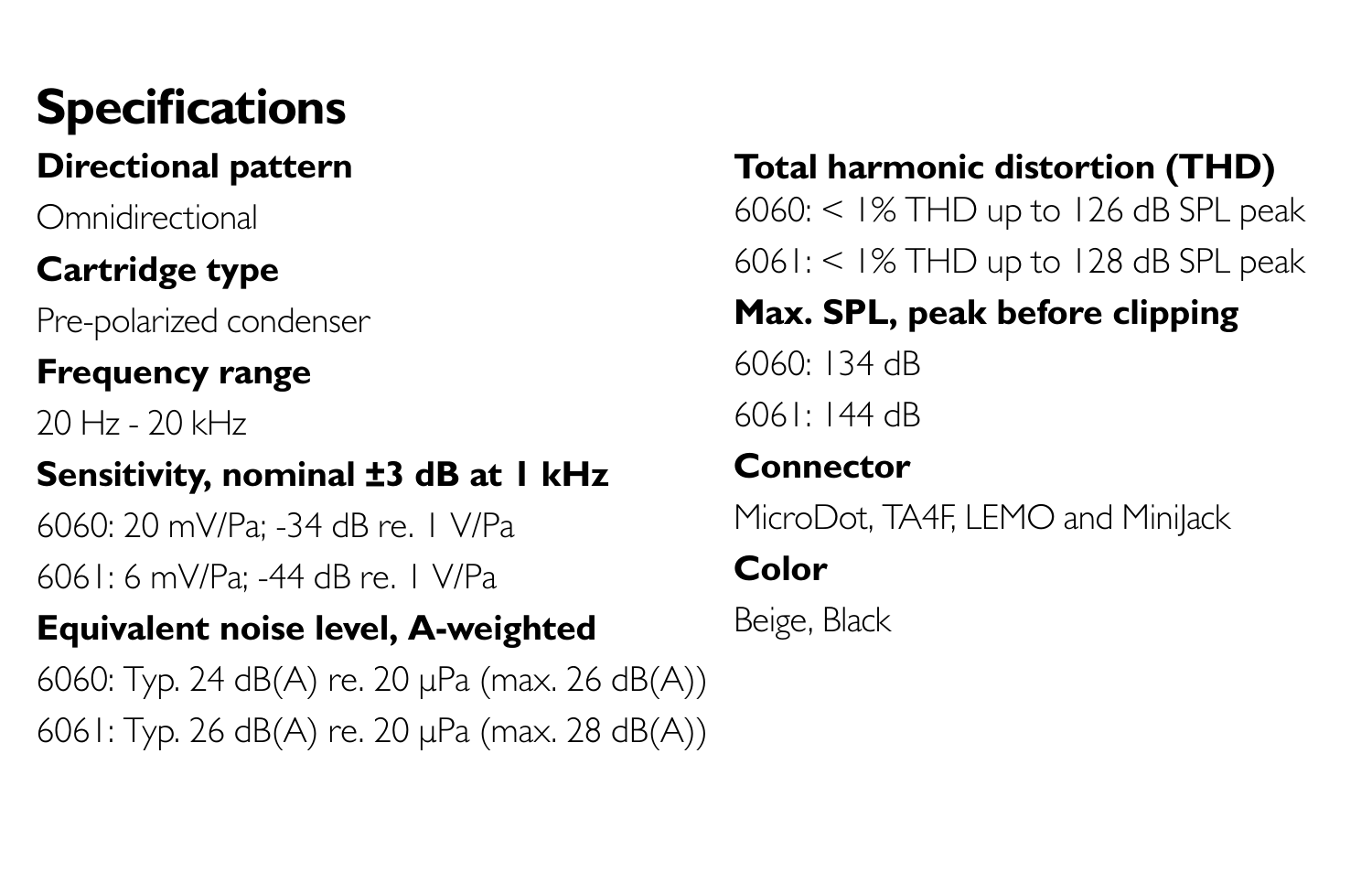# **Frequency response**



Typical frequency response.